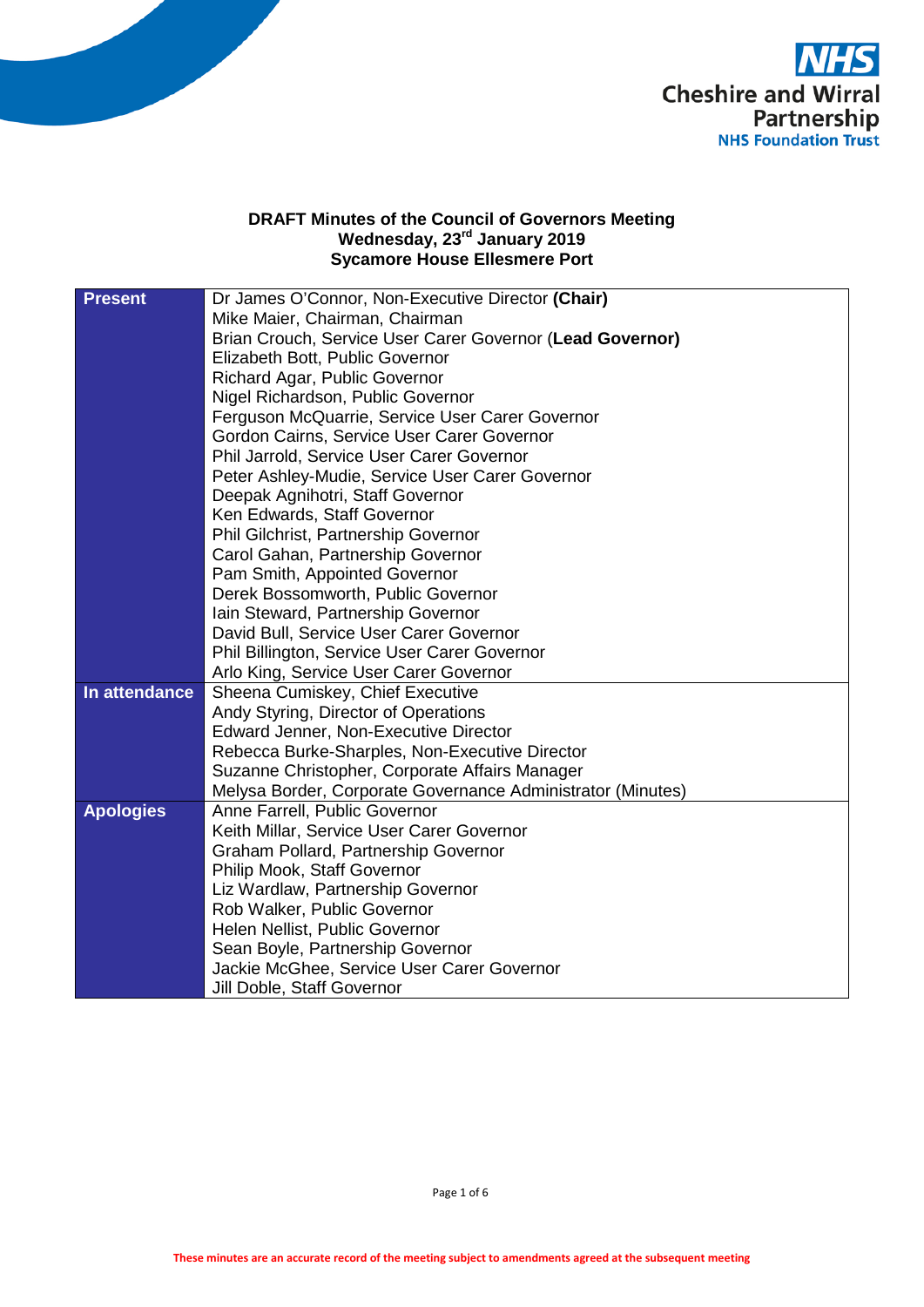

| <b>Item No</b> | <b>Title of item</b>                                                                                                                                                                                       | <b>Action</b><br>by |
|----------------|------------------------------------------------------------------------------------------------------------------------------------------------------------------------------------------------------------|---------------------|
| 18/19/78       | Welcome, apologies for absence and quoracy                                                                                                                                                                 |                     |
|                | The Chair offered a warm welcome to all in attendance and advised<br>that the meeting was quorate. Apologies were noted as above.                                                                          |                     |
|                | Dr O'Connor acted as meeting chair in his capacity of Deputy Chair<br>and as required to do at least once a year.                                                                                          |                     |
|                | The Chair welcomed Catherine De Zwaan, Volunteering Lead to the<br>meeting as an observer. Catherine has recently joined the Trust and<br>works in the PACE team.                                          |                     |
| 18/19/79       | <b>Meeting Guidelines</b>                                                                                                                                                                                  |                     |
|                | The meeting guidelines were noted.                                                                                                                                                                         |                     |
| 18/19/80       | <b>Declarations of interest</b><br>None.                                                                                                                                                                   |                     |
| 18/19/81       | Minutes of the previous Council of Governors Meeting held 29<br>November 2018                                                                                                                              |                     |
|                | The minutes of the meeting held on the 29 November 2018 were<br>agreed as an accurate record.                                                                                                              |                     |
| 18/19/82       | <b>Matters Arising and Action Points</b>                                                                                                                                                                   |                     |
|                | Ref: 18.19.48 - IT training for Governors - The Corporate Affairs<br>team will advise once they have an update.                                                                                            |                     |
| 18/19/83       | Business Cycle 2018/2019                                                                                                                                                                                   |                     |
|                | The business cycle was noted.                                                                                                                                                                              |                     |
| 18/19/84       | <b>Chair's announcements</b>                                                                                                                                                                               |                     |
|                | Dr O'Connor provided the following announcement to the Council.                                                                                                                                            |                     |
|                | Non-Executive Director Ann Pennell stepped down from the Board of<br>Directors at the end of December 2018, due to personal<br>circumstances. The Chair thanked Ann for her contributions to the<br>Trust. |                     |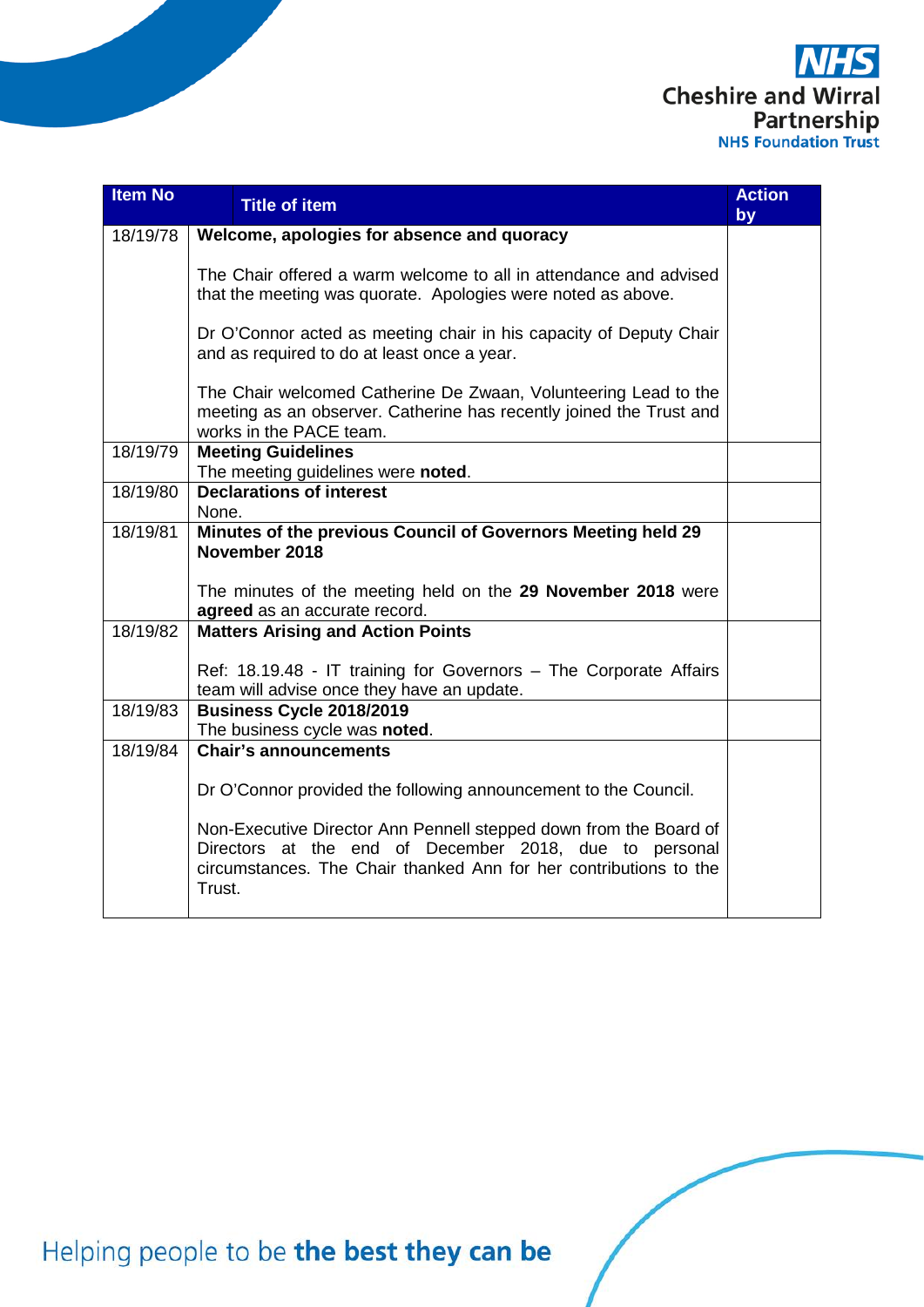| <b>Item No</b> | <b>Title of item</b>                                                                                                                                                                                                                                                                                                                                                                                                                                                                             | <b>Action</b><br>by |
|----------------|--------------------------------------------------------------------------------------------------------------------------------------------------------------------------------------------------------------------------------------------------------------------------------------------------------------------------------------------------------------------------------------------------------------------------------------------------------------------------------------------------|---------------------|
|                | It has been confirmed that Non-Executive Director, Lucy Crumplin<br>will not be re-standing at the end of her current term of office. Lucy<br>Crumplin has been a Non-Executive Director with the Trust for 6<br>years and has recently moved to the Cambridge area. Given the<br>logistics, Lucy has decided not to seek reappointment when her<br>current term of office concludes in July 2019.                                                                                               |                     |
|                | The process for recruiting to the positions are due to commence<br>shortly with work already underway.<br>The Nominations and<br>Remuneration Committee of the COG will convene on 21 February<br>2019. It is hoped that candidates will be recommended for approval<br>by the Council at the April 2019 meeting, one candidate to take office<br>with immediate effect and the second to take office in the summer.                                                                             |                     |
|                | <b>CANDDID</b><br>The first annual conference for CANDDID (Centre for Autism, Neuro-<br>Developmental Disorders and Intellectual Disability) will take place<br>on the 10th May 2019 at The Double Tree Hilton Hotel in Chester.<br>The theme for the conference is "Autism Spectrum Conditions".<br>Details of times and an agenda will be released soon and shared<br>with all Governors.                                                                                                      |                     |
|                | When Maddison met Meghan<br>Recently Prince Harry and Meghan Markel, the Duke and Duchess<br>of Sussex visited Chester. During their visit, they met ten-year-old<br>Maddison Ormond-Donnelly, who told the royal couple that she<br>wants to train as a mental health nurse. Prince Harry graciously told<br>the young lady, "You'll be so proud of yourself" and the story was<br>covered extensively on social media, with a video of the meeting<br>being viewed a staggering 279,000 times. |                     |
|                | Maddison's Mother, Amy Donnelly, happens to be a community<br>mental health nurse here at CWP and we are currently exploring<br>options to invite Maddison, and her classmates, along to CWP so<br>that we can discuss with the children how rewarding a career, mental<br>health nursing is.                                                                                                                                                                                                    |                     |
| 18/19/85       | <b>Chief Executive Announcements</b><br>S Cumiskey, Chief Executive, advised that there were no new<br>announcements to provide the Council.                                                                                                                                                                                                                                                                                                                                                     |                     |

| e |  |
|---|--|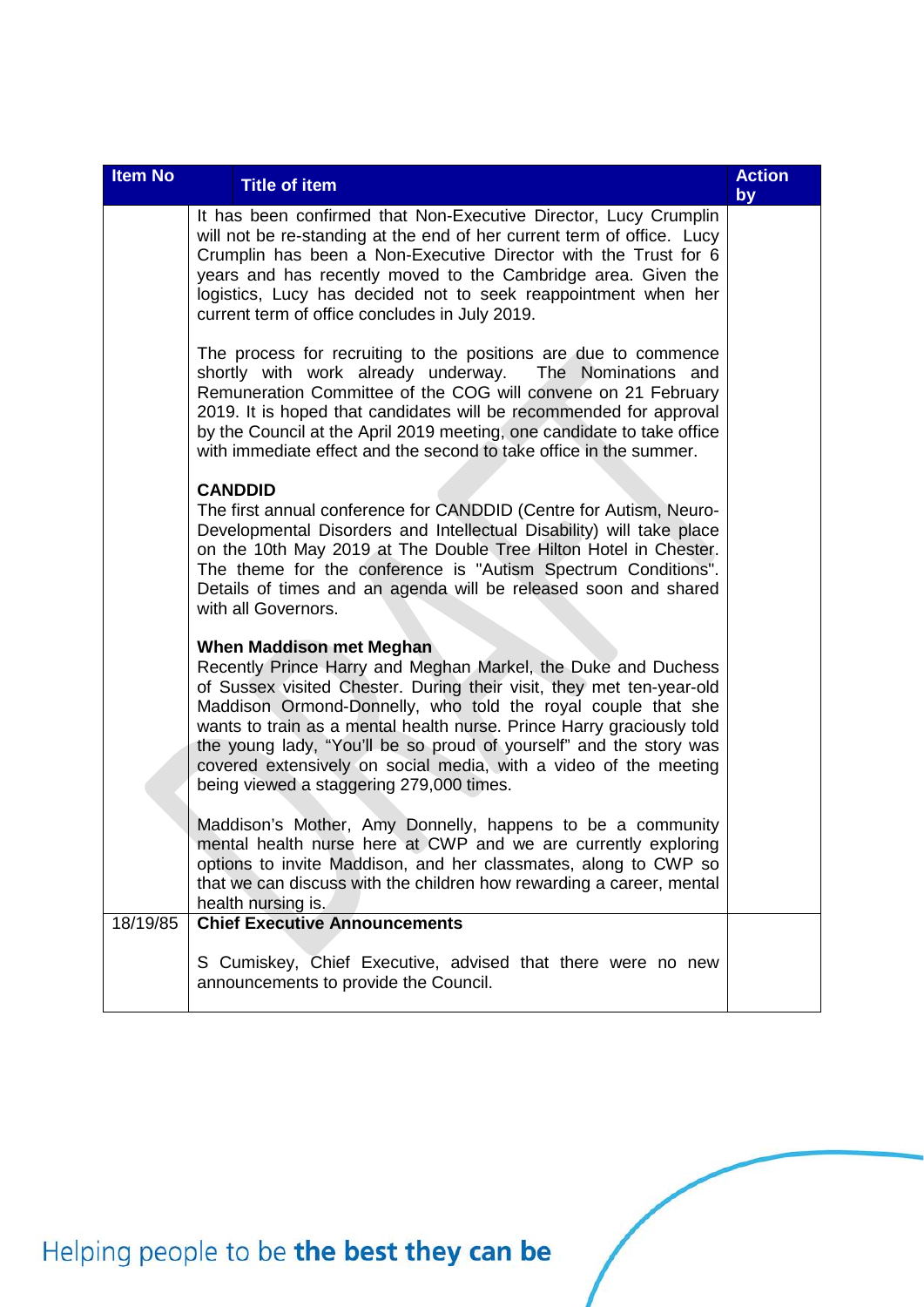| <b>Item No</b> | <b>Title of item</b>                                                                                                                                                                                                                                                                                                                                                                                                                                                                                                                                                                                                                                                                                                                                                                                                                                                                     | <b>Action</b><br>by |
|----------------|------------------------------------------------------------------------------------------------------------------------------------------------------------------------------------------------------------------------------------------------------------------------------------------------------------------------------------------------------------------------------------------------------------------------------------------------------------------------------------------------------------------------------------------------------------------------------------------------------------------------------------------------------------------------------------------------------------------------------------------------------------------------------------------------------------------------------------------------------------------------------------------|---------------------|
| 18/19/86       | <b>Lead Governor's Up-Date</b>                                                                                                                                                                                                                                                                                                                                                                                                                                                                                                                                                                                                                                                                                                                                                                                                                                                           |                     |
| 18/19/87       | B Crouch, Lead Governor provided an updated on the following:<br>Expressions of interest to join the Nominations<br>and<br>Remuneration Committee of the Council of Governors from<br>elected members to be sent to S Christopher via email.<br>Change to COG date. The meeting was scheduled to take<br>place on 13 <sup>th</sup> September 2019, however it will now be held on<br>12 <sup>th</sup> September 2019.<br>A plea for Governors to attend Governor Care Group Forum's.<br>Dates for East Cheshire have been shared with Governors.<br>Waiting for dates from West and Wirral These will be shared<br>once received.<br>Request to Governors to express an interest in a Governors<br>promotional stand at the Trust induction. Volunteers to notify<br>the Corporate Affairs Team who will devise a rota.<br><b>Membership and Development Sub Committee - 11 December</b> |                     |
|                | 2018 & Membership Plan                                                                                                                                                                                                                                                                                                                                                                                                                                                                                                                                                                                                                                                                                                                                                                                                                                                                   |                     |
|                | D Bull, Chair of the Membership & Development Committee advised<br>the Council that the Membership plan has been complete and sets<br>out 3 main objectives that will help develop the membership of CWP<br>and engagement with members. Work is currently ongoing with the<br>PACE team to complete the objectives and an update will be fed<br>back to the next COG.<br>The Council of Governors noted the update to the plan.                                                                                                                                                                                                                                                                                                                                                                                                                                                         |                     |
| 18/19/88       | <b>Scrutiny Sub Committee - 12 December 2018</b>                                                                                                                                                                                                                                                                                                                                                                                                                                                                                                                                                                                                                                                                                                                                                                                                                                         |                     |
|                | B Crouch, Chair of Scrutiny Sub Committee provided a summary of<br>the last meeting. B Crouch advised that the sub Committee are<br>pleased with the attendance and the assurance provided by the Non-<br>Executive Directors along with the presence provided by Finance.<br>B Crouch welcomed Governors to attend the Sub Committee.<br>The Council of Governors noted the minutes.                                                                                                                                                                                                                                                                                                                                                                                                                                                                                                    |                     |
|                |                                                                                                                                                                                                                                                                                                                                                                                                                                                                                                                                                                                                                                                                                                                                                                                                                                                                                          |                     |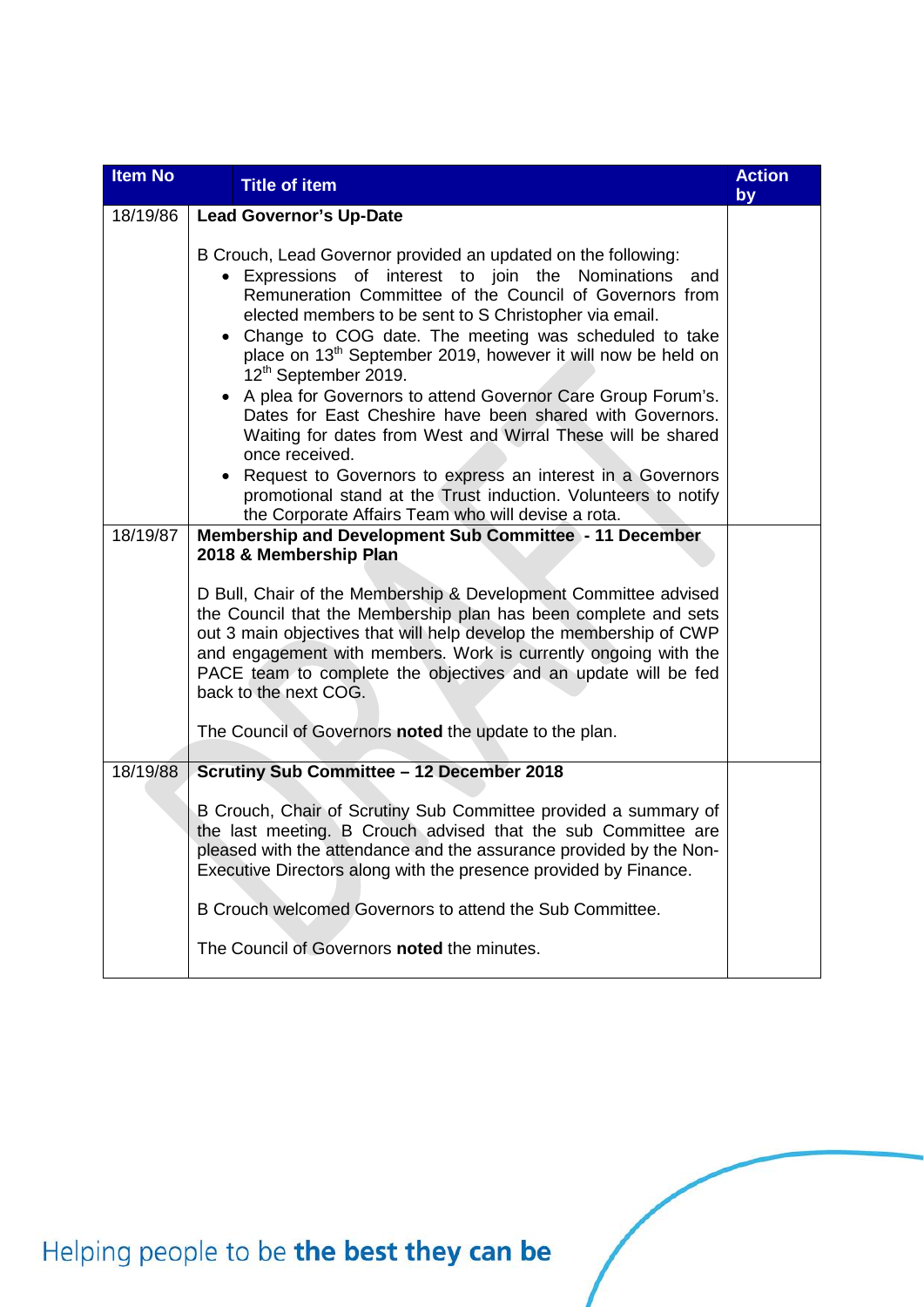| <b>Item No</b> | <b>Title of item</b>                                                                                                                                                                                                                                                                                                               | <b>Action</b><br>by |
|----------------|------------------------------------------------------------------------------------------------------------------------------------------------------------------------------------------------------------------------------------------------------------------------------------------------------------------------------------|---------------------|
| 18/19/89       | Adult & Older People's Specialist Mental Health Redesign:<br><b>East/South Cheshire/Vale Royal</b>                                                                                                                                                                                                                                 |                     |
|                | J Pidcock joined the meeting                                                                                                                                                                                                                                                                                                       |                     |
|                | J Pidcock, Associate Director of Operations provided an update<br>around the redesign of Adult and Older People specialist Mental<br>Health Services in Eastern Cheshire, South Cheshire and Vale<br>Royal. J Pidcock advised there has been agreement with the CCG's<br>to approve Option 2 plus and proceed with implementation. |                     |
|                | A programme structure for the implementation and mobilisation of<br>the service transformation has been developed; leads have been<br>identified and the resources necessary to support this programme of<br>work are being identified.                                                                                            |                     |
|                | A service user and carer engagement event to develop the service<br>specification for the Crisis Beds has been planned for 23 <sup>rd</sup> January<br>2019 which will be followed by a market engagement event on 30 <sup>th</sup><br>January 2019. This will be led by the CCG                                                   |                     |
|                | The implementation is scheduled to be concluded by September<br>2019.                                                                                                                                                                                                                                                              |                     |
|                | The Council of Governors noted the paper.                                                                                                                                                                                                                                                                                          |                     |
|                | J Pidcock left the meeting                                                                                                                                                                                                                                                                                                         |                     |